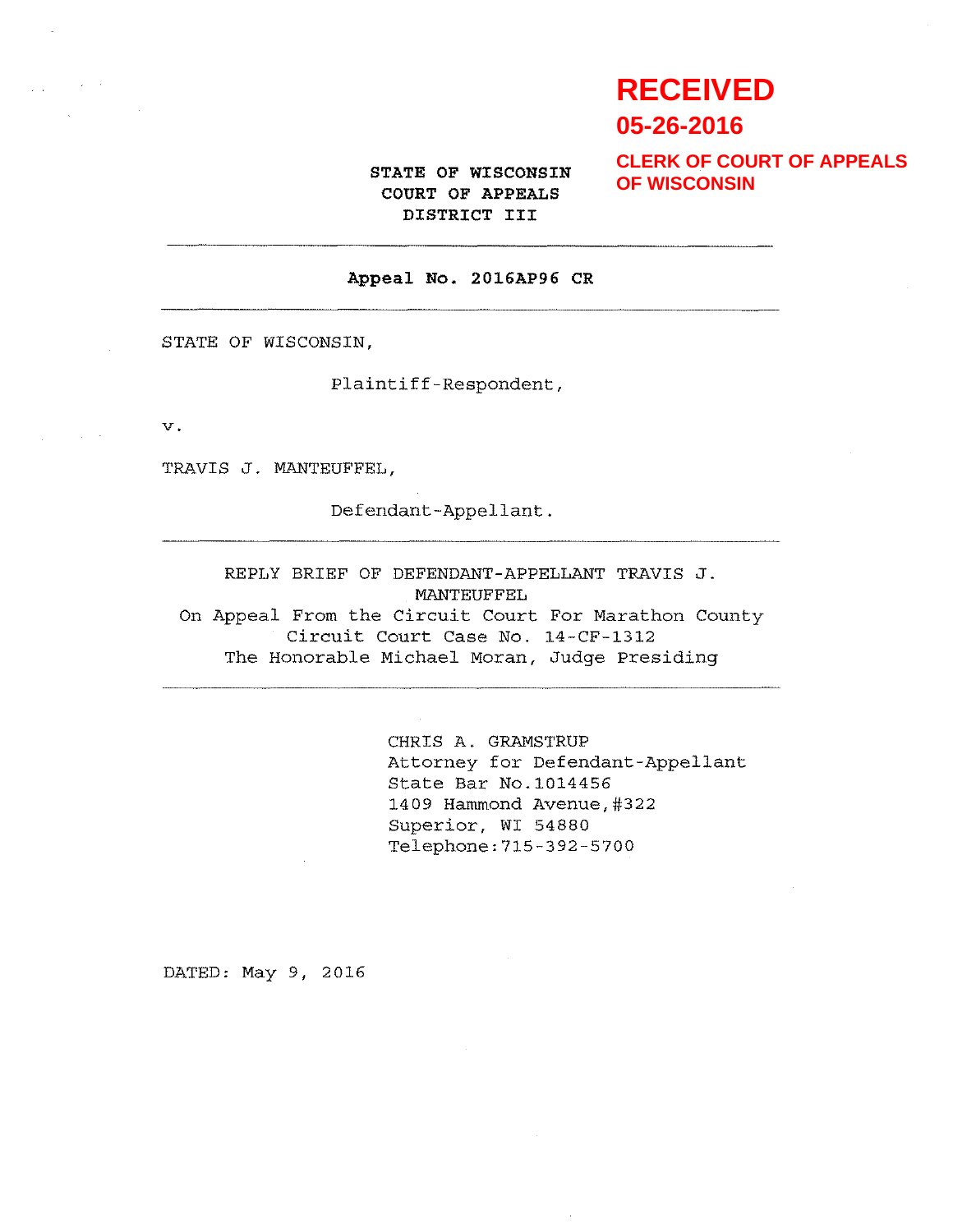| TABLE OF CONTENTS           |
|-----------------------------|
| Table of Contents i         |
| Table of Authorities ii-iii |
|                             |
|                             |
| Certification 5-6           |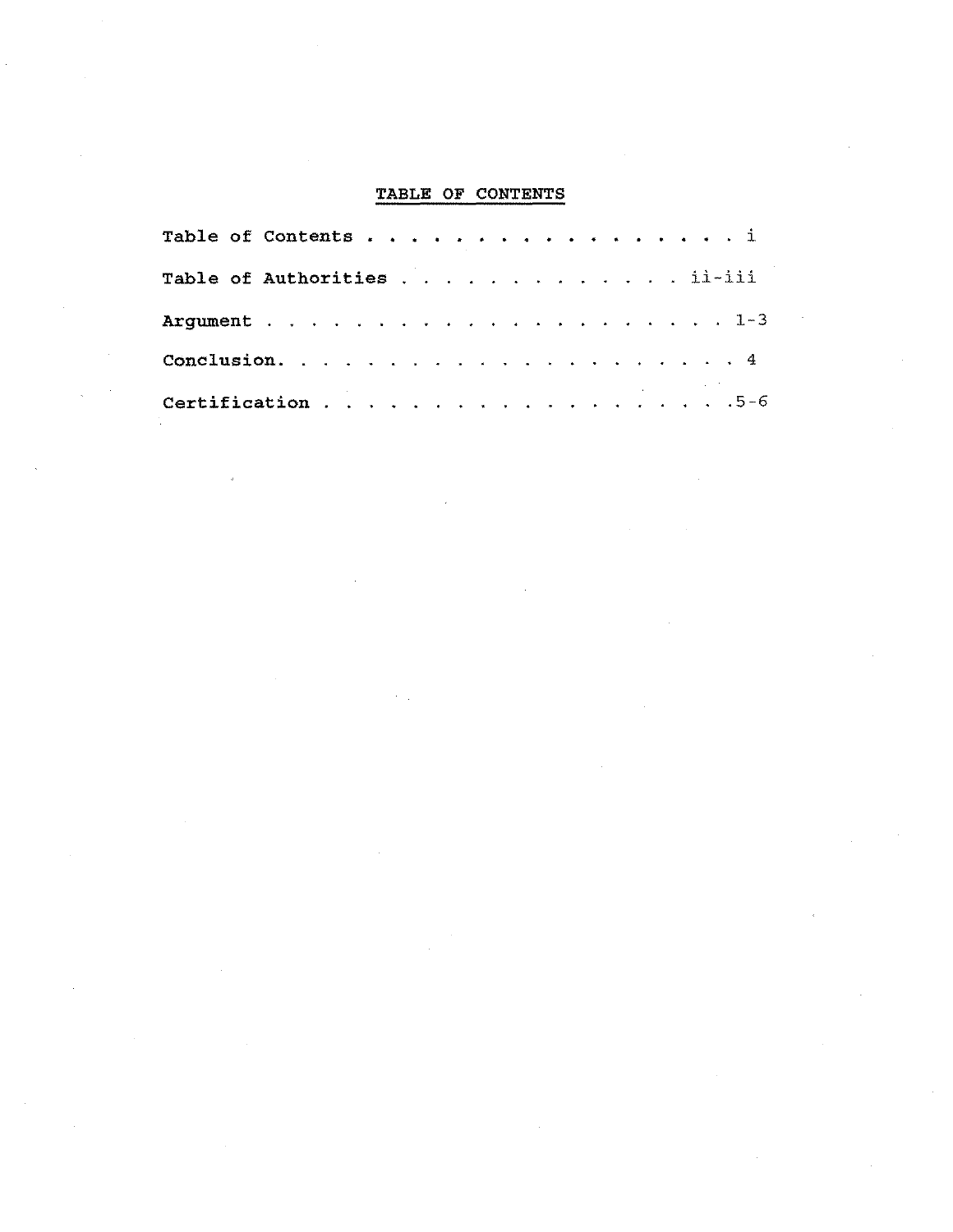## TABLE OF AUTHORITIES

### CASE LAW:

State v. Gregory M. Radaj, 2015 WI App 50, 663 N.W.2d 663,866 N.W. 2d 758 (2015) .......1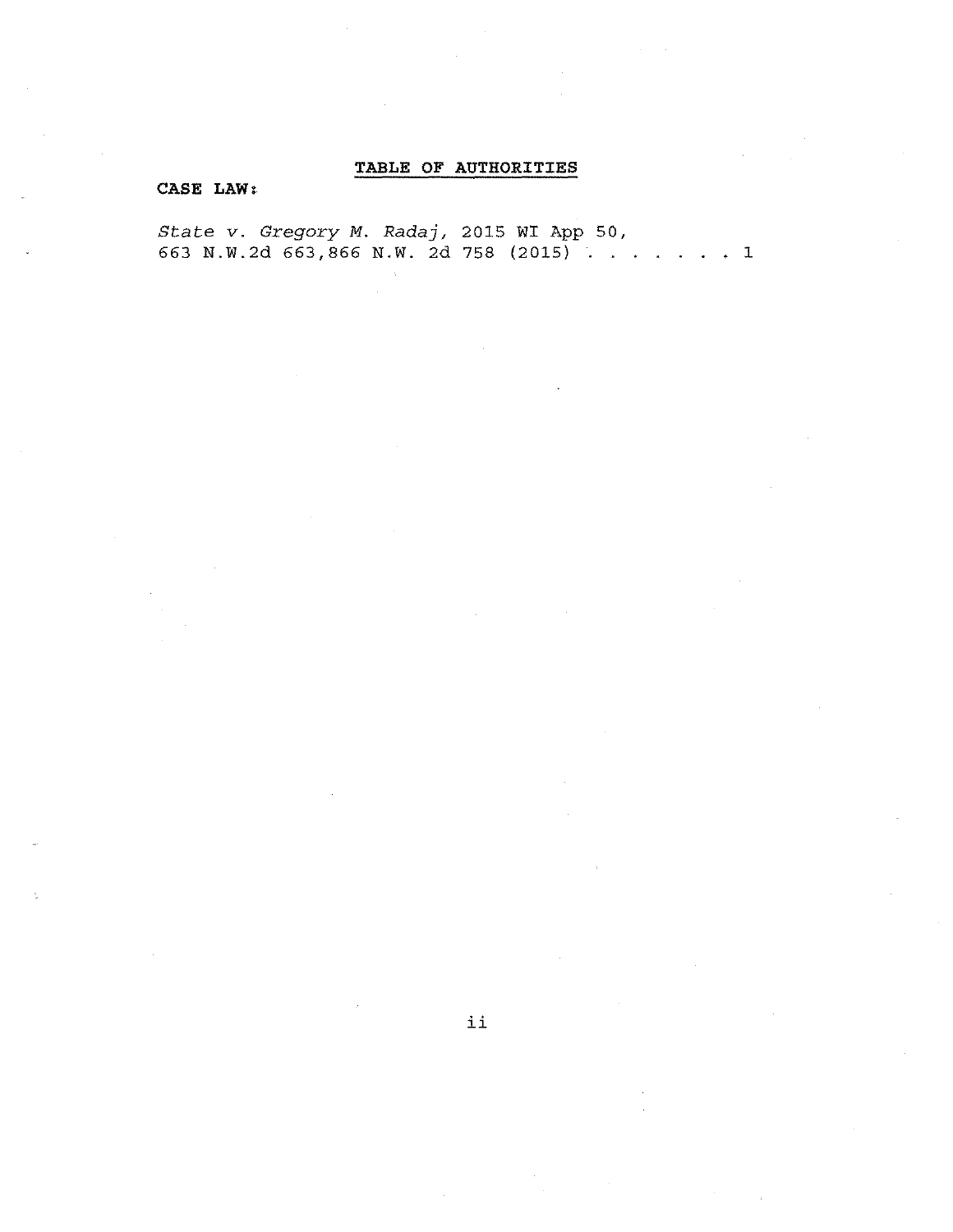## STATUTORY AUTHORITIES:

Wis. Stat. §165.77 . . . . . . . . . . . . . . . . . 1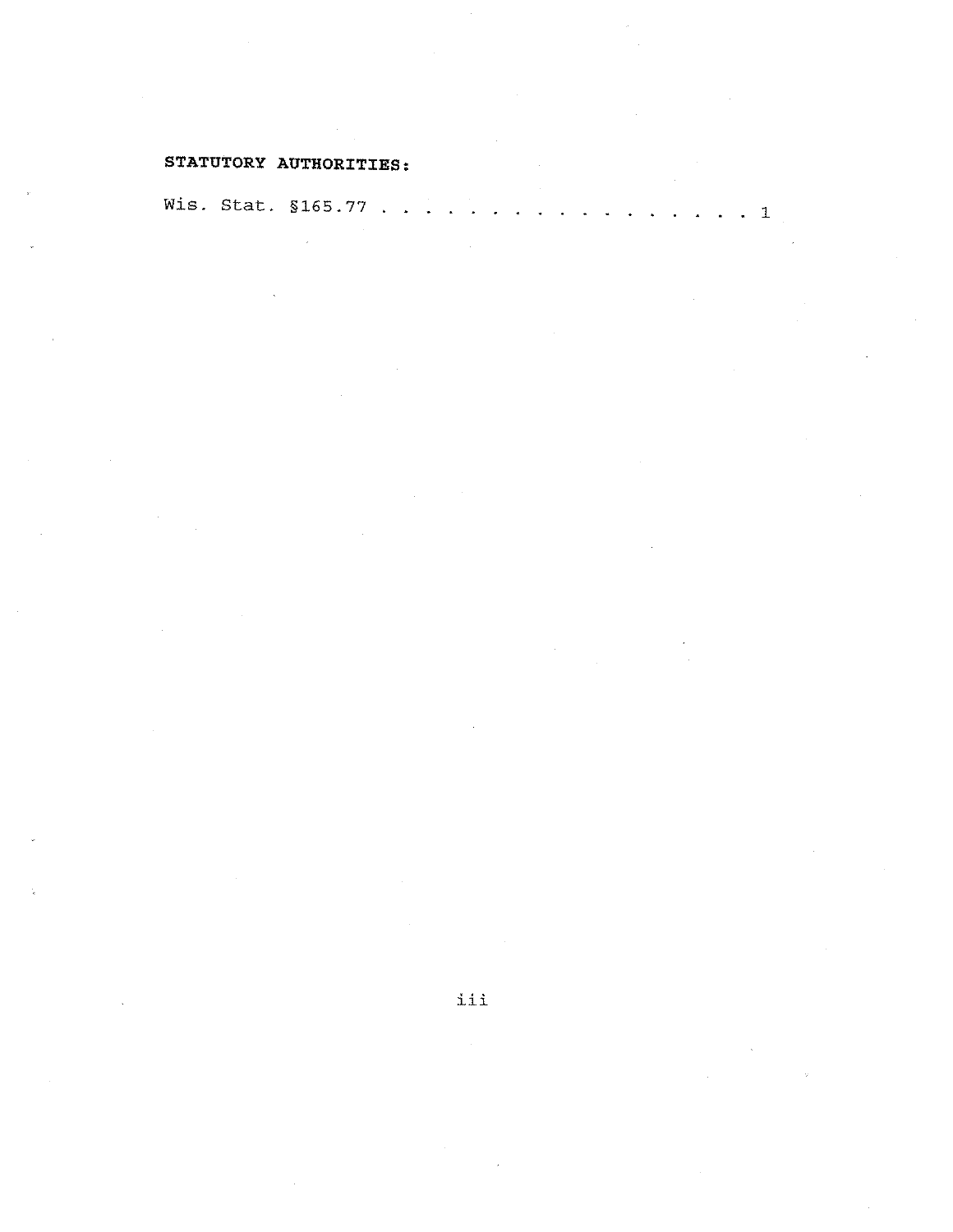#### Argument

| I.<br>$\sim 10^{-1}$ | WIS. STAT. §973.046, AS APPLIED TO DEFENDANT-<br>APPELLANT, IS UNCONSTITUTIONAL. |
|----------------------|----------------------------------------------------------------------------------|
| А.                   | Mr. Manteuffels' original Brief uses the word                                    |
|                      | "substantial". This is obviously a typographical                                 |
|                      | error and the word should be "substantive."                                      |

B. The State argues that the "intent-effects" test does not apply as was explained in State v. *Radaj,* 2015, WI App 50, 663 Wis. 2d 633, 866 N.W 2d 758 (2015). They assert that it doesn't apply here because *Radaj* was an ex post Facto violation.

We have already acknowledged that Mr. Manteuffels' situation is not an ex post Facto violation. However the rational of *Radaj*  applies. There is no rational connection between the surcharge and the purposes allowed by the statute for its use. Merely enumerating

1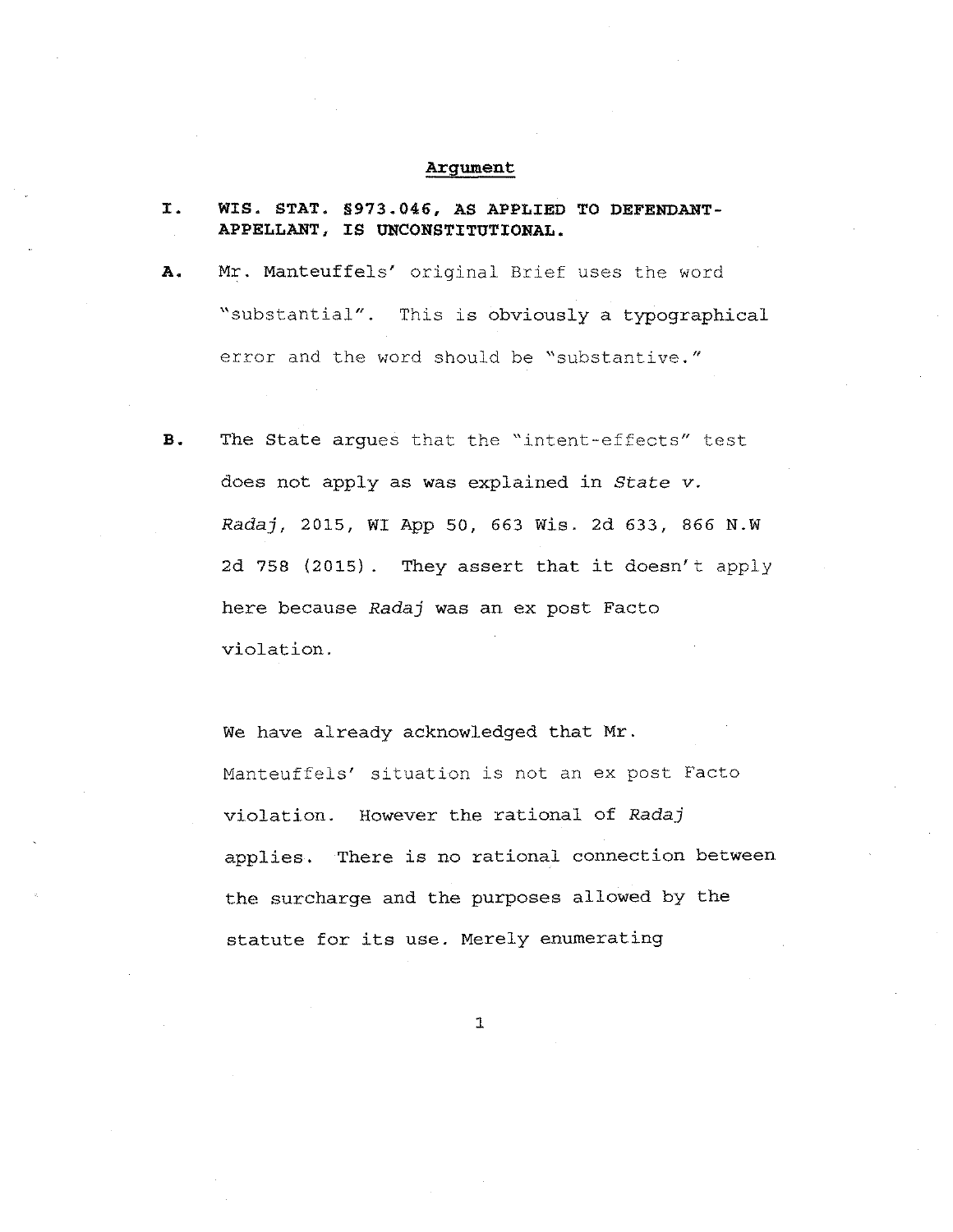additional uses for the charge does not alter the nature of it when Mr. Manteuffel is not required to submit a sample. It is a violation of his due process rights to be required to pay for any of the uses under §165.77 because he is not required to submit a sample.'

Lastly, the State asserts that the fee is not punitive because it is comparable to the requirement of sex offenders being responsible for the expense of maintaining the sex offender registry. The State is wholly mistaken.

Mr. Manteuffels' situation would be analygous to forcing someone to pay to contribute to maintain the offender registry when that person was not required to register as an offender. That situation would be violative of that individuals

2

'As we noted in our original Brief Mr. Manteuffel has previously submitted a sample and paid a fee in Marathon Co. case 03-CF-808.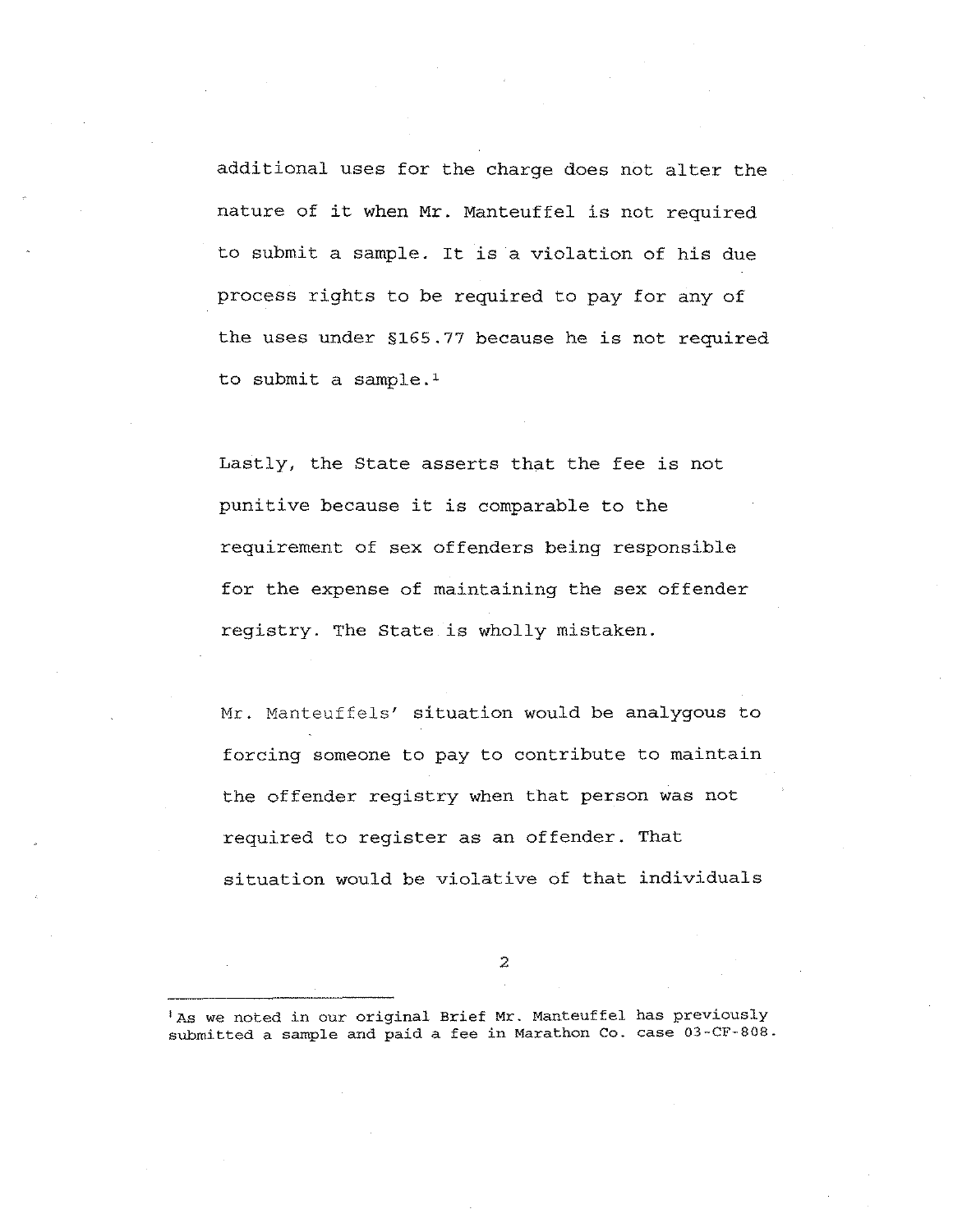right to substantive due process just as requiring Mr. Manteuffel to pay the surcharge would be.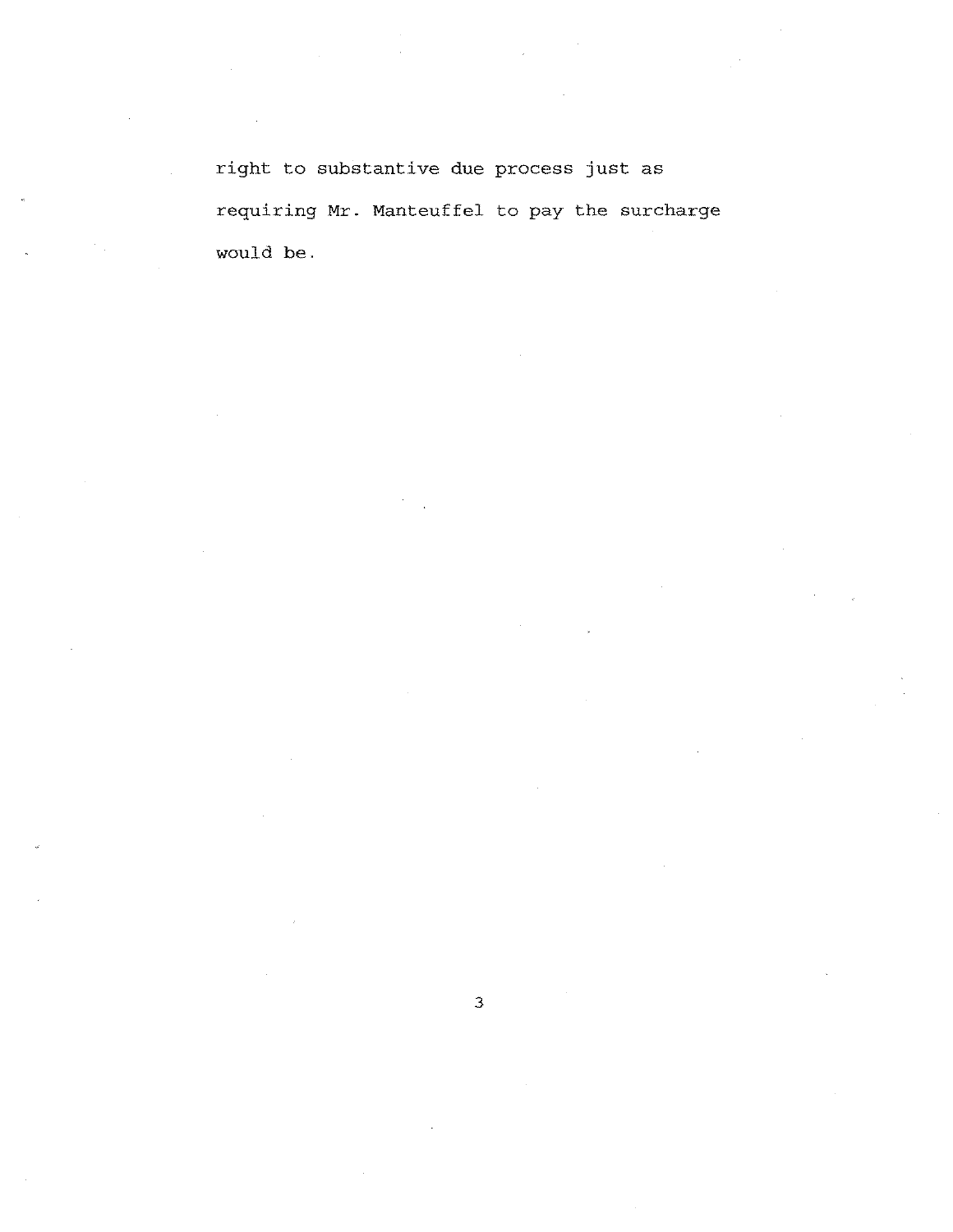## **Conclusion**

Based upon our arguments herein, and our original Brief, we respectfully request an Order vacating that part of the Judgement of Conviction requiring payment of the \$200.00 DNA surcharge.

 $\overline{4}$ 

Dated: May 9, 2016

Chris A. Gramstrup State Bar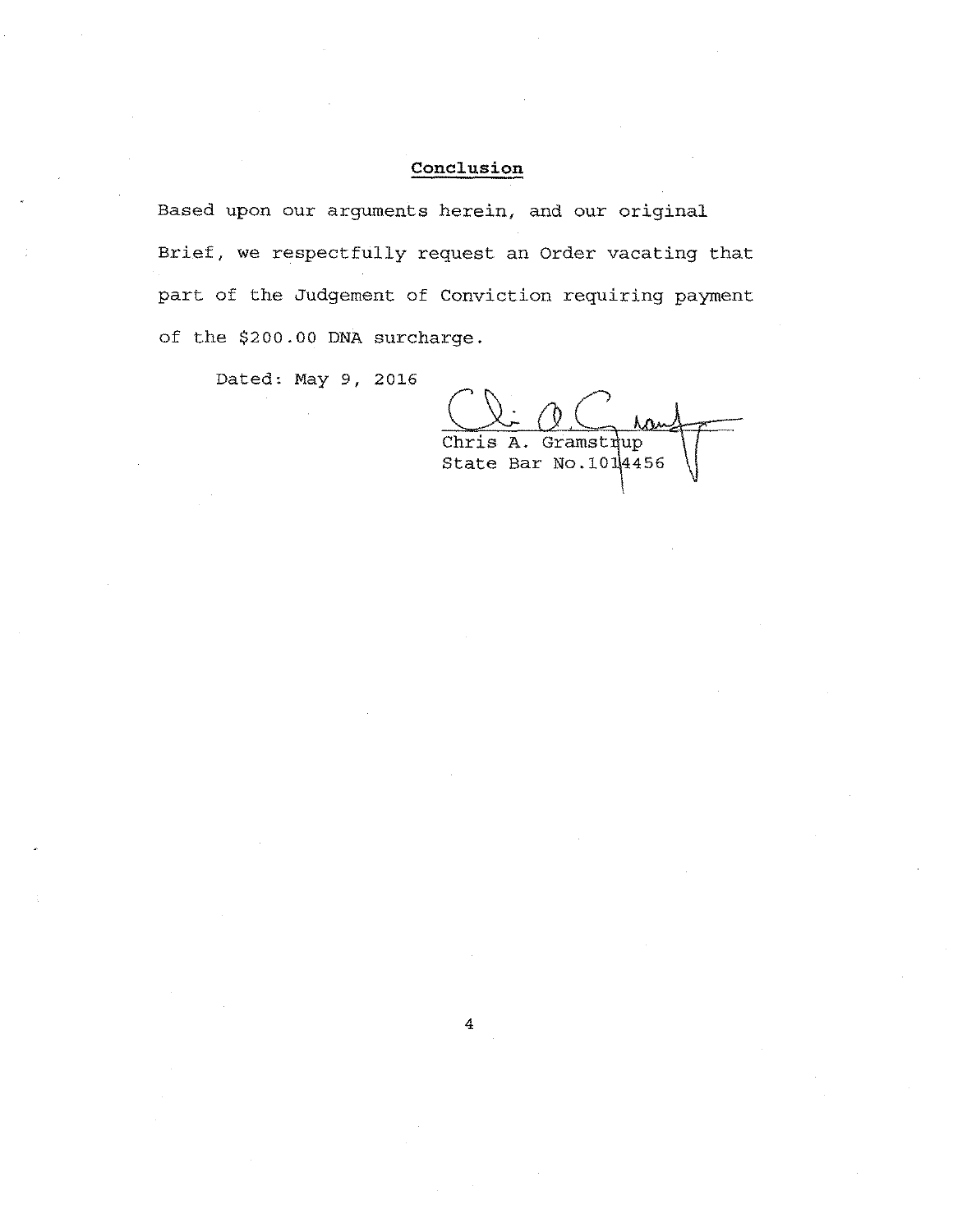## CERTIFICATION

I hereby certify that this brief conforms to the rules contained in Wis. STAT. §809.04.

5

Dated: May 9, 2016

Chris A. Gramstrup State Bar No.101 $\frac{1}{4}$ 456